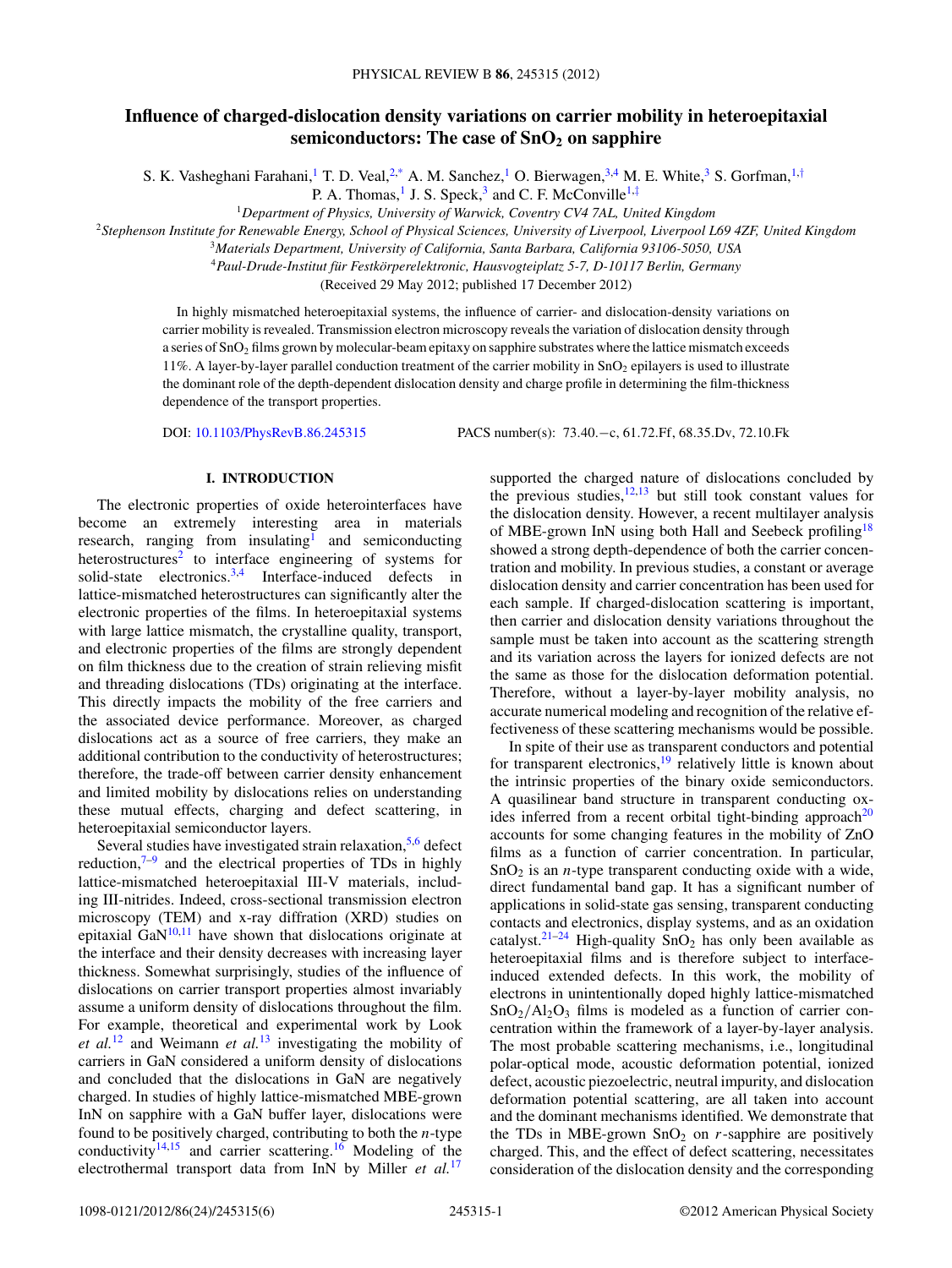carrier concentration variation as a function of depth for accurate carrier transport studies of highly lattice-mismatched semiconductor materials.

#### **II. EXPERIMENTAL DETAILS**

In this study, high-quality, unintentionally doped  $SnO<sub>2</sub>$ (101) films, with a range of thicknesses, were grown by plasma-assisted molecular-beam epitaxy (PAMBE) on *r*-plane  $(10\bar{1}2)$  sapphire.<sup>[25](#page-4-0)</sup> A standard Knudsen effusion cell was used to evaporate liquid Sn and a Veeco UNI-Bulb radiofrequency plasma source to supply monatomic oxygen. The lattice mismatch of  $SnO<sub>2</sub>(101)/r$ -sapphire samples is 0.4% and –11.3% along the  $\langle 010 \rangle$  and  $\langle 101 \rangle$  directions, respectively.

Optical reflectance measurements in the mid-infrared (MIR) region were performed using a Bruker Vertex 70v Fourier-transform infrared (FTIR) spectrometer to determine the thickness of the samples. Because  $SnO<sub>2</sub>$  is optically anisotropic, a zinc-selenide MIR polarizer was employed to attain *s*-polarized light. X-ray diffraction (XRD) measurements were implemented to ascertain the  $[10\bar{1}]$  direction in the  $SnO<sub>2</sub>$  films to align the *s*-polarized electric field  $E$ perpendicular to the *c* axis. The crystallographic direction  $[10\overline{1}]$  in SnO<sub>2</sub> is aligned with  $[2\overline{1}1]$  in sapphire. This ensures that by suitable rotation around the surface normal,*s*-polarized light is perpendicular to the  $c$  axis of  $SnO<sub>2</sub>$  and sapphire during the passage of light through the sample. Dislocation analysis was carried out using images acquired under bright field conditions in a Jeol 2000FX TEM. Cross-sectional images were used to determine both the number of dislocations and the depth at which they occur. These values were substantiated by plan-view TEM images in excellent agreement with the crosssectional values for dislocation densities. Planar defects were also observed with much lower abundance and limited to areas close to the interface. Hall effect measurements based on the standard Van der Pauw geometry were carried out to determine the total sheet density and transport mobility of each sample. All measurements were performed at room temperature.

## **III. DISLOCATION DENSITY AND CARRIER CONCENTRATION VARIATIONS**

A cross-sectional TEM image of the thickest  $SnO<sub>2</sub>/r$ sapphire sample is shown in Figs.  $1(a)$  and  $1(b)$ . High densities of TDs are observed originating from the interface propagating towards the surface of the film. This interfacial region is expanded in panel (b) showing TDs up to 110 nm from the interface. Dislocation densities as a function of depth (distance from the interface) were obtained from both cross-sectional and plan-view TEM images at specific thicknesses. These data with an exponential fit (solid line) are shown in Fig.  $1(c)$ . The data points clearly indicate the depth dependence of the dislocation density, although it becomes increasingly difficult to accurately assess close to the interface, as reflected in the error bars.

Mid-IR *s*-polarized reflectance measurements, satisfying the condition  $E \perp c$ , were performed at an incident angle of 56◦ with respect to the surface normal within the range of 50 to 600 meV, to determine the thickness of each sample. The reflectance data were simulated using a 3-layer stratified medium, i.e., vacuum/SnO2/sapphire with coherent interference. A complex dielectric function was used wherein the transverse and longitudinal polar-optical lattice modes were accounted for within the factorized model with Lorentzian broadening, $26$  and the carrier response by the classical Drude model. The sample thicknesses range from 26 to 1505 nm consistent with the values obtained from scanning electron microscopy and TEM. The Hall carrier concentration for each sample was calculated via  $n_{av}^{3D} = n_H/t$ , where  $n_H$  is the sheet density and *t* is the thickness of the film.

The Hall carrier concentration shows a significant decrease, and the mobility a comparable increase, with sample thickness,<sup>27</sup> as can be seen in Fig. [1\(d\).](#page-2-0) The rapid decrease of carrier concentration with  $SnO<sub>2</sub>$  thickness and dislocation density with depth implies that there exists a correlation between carrier concentration and dislocation density indicating the donor-like nature of the TDs. To further corroborate this, modeling of the electron mobility as a function of carrier concentration has been performed. However, the raw Hall data provide an "average" value of both quantities over the whole thickness of each sample. In order to correct for this effect, a parallel conduction analysis was performed to minimize the Hall-averaging error within the layers. $^{28}$  $^{28}$  $^{28}$ 

## **IV. DEPTH PROFILING AND LAYER-BY-LAYER MOBILITY MODELING**

Figure [2](#page-3-0) shows schematically the thickest sample assumed to consist of seven layers, wherein the distance between each line and the interface corresponds to each available sample with a certain thickness. The sheet density and mobility of each layer are derived according to Eqs. (1) and (2):

$$
n_{i} = \frac{\left(n_{\text{H},i}\mu_{\text{H},i} - \sum_{j=1}^{i-1} n_{j}\mu_{j}\right)^{2}}{n_{\text{H},i}\mu_{\text{H},i}^{2} - \sum_{j=1}^{i-1} n_{j}\mu_{j}^{2}},
$$
\n(1)

$$
\mu_i = \frac{n_{\text{H},i}\mu_{\text{H},i}^2 - \sum_{j=1}^{i-1} n_j \mu_j^2}{n_{\text{H},i}\mu_{\text{H},i} - \sum_{j=1}^{i-1} n_j \mu_j},\tag{2}
$$

where  $n_{\text{H},i}$  and  $\mu_{\text{H},i}$  are the Hall sheet density and mobility of each sample embracing *i* layers, and  $n_i$  and  $\mu_i$  are the sheet density and mobility of the *i*th layer, respectively. The carrier concentration of each layer is obtained via  $n_{3D,i} = n_i/\Delta d_i$ where  $\Delta d_i$  is the thickness of each layer. It is worthy of mention that having had more samples with closer thicknesses (smaller  $\Delta ds$ ) would result in the minimization of errors in depth profiling. The mobility and carrier concentration of each layer are represented as  $\mu$  ( $n_{3D}$ ) as shown in Fig. [3.](#page-3-0) The carrier concentration as a function of depth,  $n_{3D}(d)$ , is determined by fitting a curve to the calculated data points; see Fig.  $2(b)$ . Using  $n_{3D}$  (*d*) in the exponential fit shown by the solid line in Fig. [1\(c\)](#page-2-0) allows the derivation of carrier concentration variations with dislocation density. This is shown in Fig.  $2(b)$  which signifies the fact that the carrier concentration increases (decreases) with dislocation density (distance from the interface). Hence, a direct link between the dislocation density and carrier concentration is made via parallel conduction and depth analysis in the functional,  $N_{dis}(d (n_{3D}))$ , throughout the SnO<sub>2</sub> layers and is used in our mobility modeling.

A layer-by-layer model of mobility versus carrier concentration,  $\mu$ ( $n_{3D}$ ), has been performed by accounting for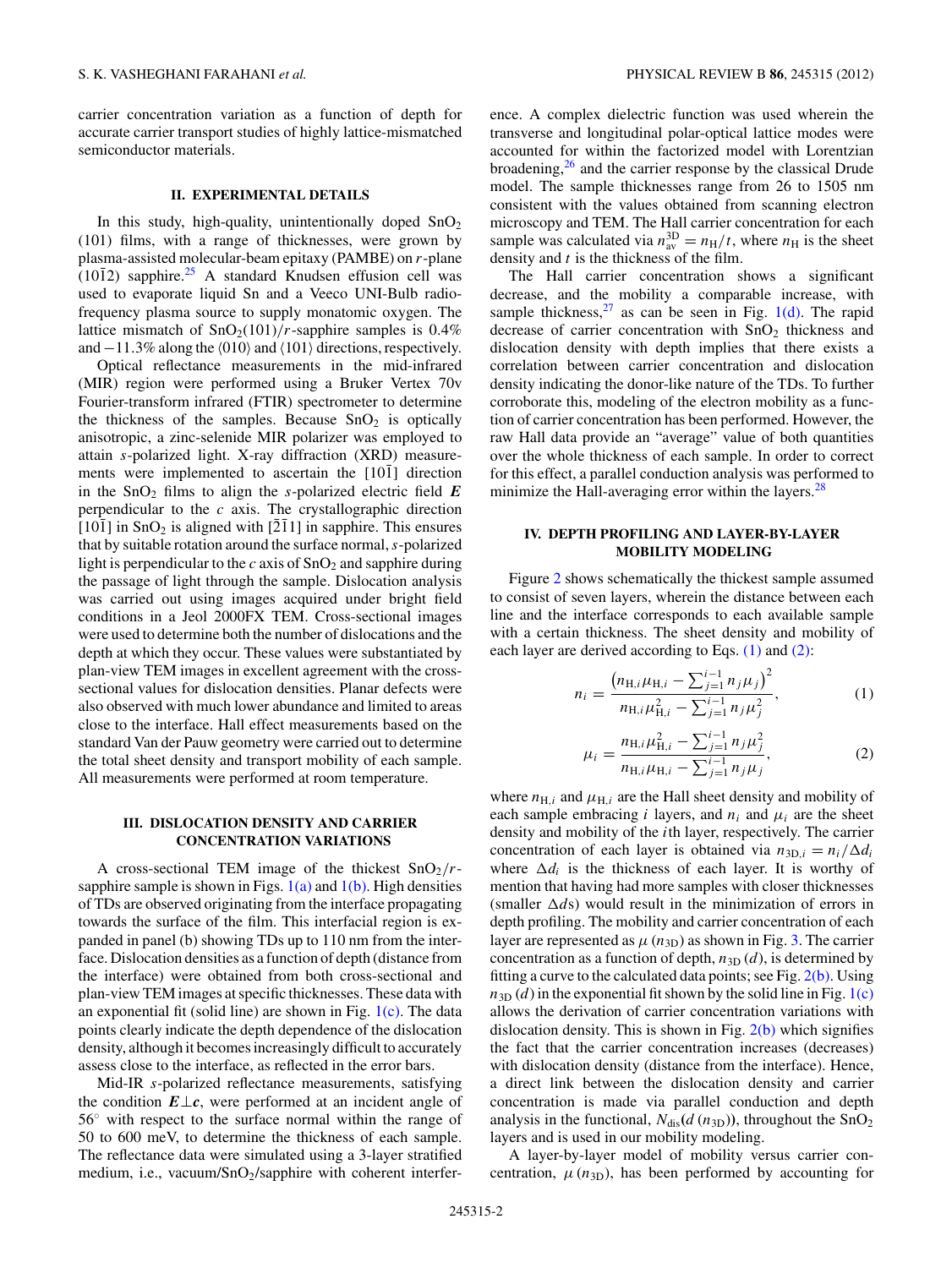<span id="page-2-0"></span>

FIG. 1. (Color online) (a) Cross-sectional TEM image of MBE-grown SnO<sub>2</sub>/r-sapphire showing the TDs formed at the interface and propagating through the layer. The expansion of the region outlined in red is shown in (b) demonstrating the extremely high dislocation density in the region less than 110 nm from the interface. (c) Corresponding dislocation density profile versus depth (distance from the interface). As the concentration of dislocations is highest close to the interface, there is a higher degree of error in the measured dislocation densities. The solid curve is the exponential fit to the data points. (d) The same trend in (c) is observed for the Hall carrier concentration as a function of thickness contrary to the Hall mobility, which increases with sample thickness.

the key scattering mechanisms, namely, acoustic deformation potential (ADP), $^{29}$  acoustic piezoelectric (AP), $^{30}$  longitudinal polar-optical mode  $(LPO)$ , <sup>[29,31](#page-4-0)</sup> neutral impurity  $(NI)$ , <sup>32</sup> ionized defect  $(ID),^{29,33}$  $(ID),^{29,33}$  $(ID),^{29,33}$  $(ID),^{29,33}$  and dislocation deformation potential (DDP) scattering[.34](#page-5-0) Figure [3](#page-3-0) shows the results of the model curves pertaining to successive inclusion of the dominant mobility-limiting scattering mechanisms using the standard Matthiessen rule. This rule has been employed while being aware of the possible error due to an extra term pertaining to possible interdependencies of different scattering mechanisms. Nonetheless, as the modeling is performed at a single temperature, any discrepancy is expected to be only a constant offset of the entire mobility curve, leaving all reported trends intact.

As mentioned earlier, the treatment of optical properties is with respect to the condition *E*⊥*c*, wherein the longitudinal optical (LO) modes propagate parallel to the surface as well as the carriers. All three LO modes used in mid-IR reflectance simulations have been considered for polar optical scattering. In respect of ionized defect scattering, model carrier statistics have been calculated to evaluate the Fermi level positions using a band gap and band edge effective mass of  $3.5 \text{ eV}^{35}$ and  $0.27m_0^{36}$  $0.27m_0^{36}$  $0.27m_0^{36}$  (an average value according to the optical and electronic anisotropy of  $SnO<sub>2</sub>$ ) at room temperature, respectively. As the Fermi-level positions corresponding to the layer carrier concentrations range between −0*.*08 and 0*.*04 eV with respect to the conduction band minimum, and the charge neutrality level (CNL) of  $SnO<sub>2</sub>$  lies 0.5 eV above the  $CBM<sub>3</sub><sup>37</sup>$  $CBM<sub>3</sub><sup>37</sup>$  $CBM<sub>3</sub><sup>37</sup>$  the density of ionized defects has been approximated by that of ionized donors. That is, it has been assumed that the acceptor density is negligible. Moreover, referencing to the Fermi-level positions, it has been deduced from firstprinciples density functional theory calculations in  $SnO<sub>2</sub><sup>38,39</sup>$  $SnO<sub>2</sub><sup>38,39</sup>$  $SnO<sub>2</sub><sup>38,39</sup>$ that hydrogen impurities and  $Sn_i$  (tin interstitial) native defects are the most probable charged defects to form, which are singly and doubly charged, respectively. Both charge states have been considered in modeling the respective scattering mechanisms. As the dependence of carrier concentration on dislocation density is set according to the analyses above, dislocation scattering is treated as a dual mechanism, due to the charged centers and the deformation potential generated by their presence in the lattice. In order to distinguish the relative importance and effectiveness, different expressions have been used for these two mechanisms, contrary to previous works wherein a single expression has been used for chargeddislocation scattering. The scattering by positively charged defects along the dislocations has been accounted for using the Brooks-Herring (BH) formula<sup>29</sup> for carrier concentrations below the Mott transition level for SnO<sub>2</sub>,  $n = 10^{18}$  cm<sup>-3</sup>, and the degenerate form of the BH formula $33$  for carrier concentrations above the Mott level. Additionally, assuming an isotropic distribution of dislocations, the following relation has been utilized for DDP scattering-limited mobility which explicitly takes into account relevant characteristic parameters such as Poisson's ratio and DDP of the lattice,  $34$ 

$$
\mu_{\rm DDP} = \frac{32K_{\rm B}T\hbar e}{3\pi E^2 l^2 m^* N_{\rm dis}} \left(\frac{1-\nu}{1-2\nu}\right)^2, \tag{3}
$$

where *ν* is the Poisson ratio which is 0.29 for  $\text{SnO}_2$ ,<sup>[40](#page-5-0)</sup>  $m^*$ is the effective mass, *l* is the unit slip distance, and *E* is the characteristic energy pertaining to the scattering potential; a value of  $E = 7$  eV has been used for  $SnO<sub>2</sub>$  which lies within the range of the determined values for other materials. The other quantities have their usual meanings. As the lattice mismatch of  $\text{SnO}_2(101)/r$ -sapphire is 0.4% and 11.3% along the  $\langle 010 \rangle$ and  $\langle 101 \rangle$  directions, respectively, the majority of dislocations are formed with reference to the  $\langle 101 \rangle$  direction. This has been reflected in the unit slip distance (*l*).

Previous modeling of charged-dislocation scattering<sup>[12,13,](#page-4-0)[41](#page-5-0)</sup> explains the increase of the mobility for increasing carrier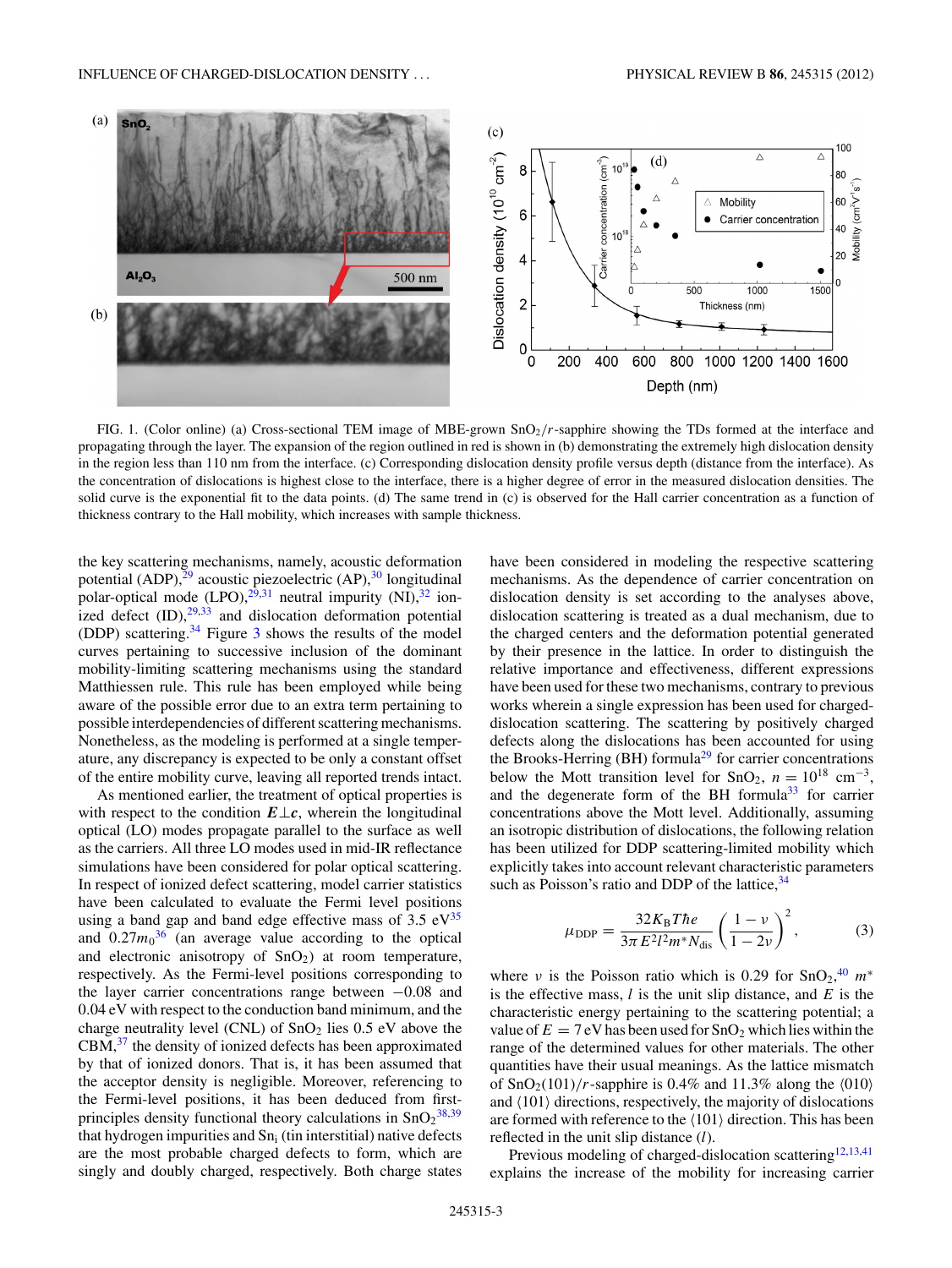<span id="page-3-0"></span>

FIG. 2. (Color online) (a) Schematic representation of a 7 layer SnO2 film on *r*-sapphire. The area delimited by the interface and every line designates each available sample.  $\Delta d_i$  is the thickness of each layer. (b) A layer-by-layer profile of carrier concentration as a function of dislocation density (solid line) and depth (dot-dashed line); data obtained using parallel conduction analysis together with dislocation density variations with depth.

concentrations up to  $10^{17}-10^{18}$  cm<sup>-3</sup> as being the result of screened negatively-charged-dislocation scattering in GaN. This increase in mobility is not seen in the case of  $SnO<sub>2</sub>$ as the dislocations are positively charged (as shown here). As a result, the screening of positively-charged defects along the dislocations can be treated similarly to that of positivelycharged defects in the bulk region within the Brooks-Herring model. This allows a distinctive approach to be employed of independently weighing the dual scattering effect associated with dislocations in heteroepitaxial  $SnO<sub>2</sub>$ , the deformation potential scattering and the ionized defect scattering associated with the positively-charged defects along the dislocations.



FIG. 3. (Color online) Layer-by-layer mobility versus carrier concentration data and simulation. The model curves resulting from successive addition of the dominant scattering mechanisms using Matthiessen's rule are represented. LPO, ADP, ID, and DDP stand for longitudinal polar-optical mode, acoustic deformation potential, ionized defect, and dislocation deformation potential scattering, respectively. The individual effects of LPO and DDP scatteringlimited mobility can be seen in the figure. The dashed line shows the resultant mobility model curve regarding a constant value of  $N_{\text{dis}} = 8 \times 10^9 \text{ cm}^{-2}$  from the interface to the surface.

From the simulation and analysis of layer-by-layer mobility versus carrier concentration, the highest energy LPO phonon mode is found to interact most strongly with the mobile electrons. As can be seen in Fig. 3, the addition of ADP scattering discernably reduces the mobility. The resultant model curve for LPO and ADP scattering is consistent with the data obtained by Fonstad and Rediker for low carrier density bulk  $SnO<sub>2</sub>.<sup>29</sup>$  $SnO<sub>2</sub>.<sup>29</sup>$  $SnO<sub>2</sub>.<sup>29</sup>$  The contribution of ID scattering increases at higher carrier concentrations. If we assume a constant dislocation density at all depths (the value measured for the surface of the thickest sample,  $N_{dis} = 8 \times 10^9$  cm<sup>-2</sup>), the resultant mobility model curve (see the dashed curve in Fig. 3) clearly fails to reproduce the observed decreasing trend of mobility with carrier concentration. Therefore, the effect of the individual DDP scattering-limited mobility model curve, having taken into account the charged-dislocation variations with depth, is plotted representing the drastic mobility change with depth. In this respect, the functional,  $N_{dis}(d(n_{3D}))$ , correlating the depthdependent carrier concentration and dislocation density, has been substituted for  $N_{dis}$  in Eq. [\(3\).](#page-2-0) The resulting model curve closely reproduces the data points, emphasizing the need to include depth-dependent dislocation density as well as carrier concentration variations in transport studies of MBE-grown SnO2*/r*-sapphire. Neutral impurity scattering was found to be negligible, and acoustic piezoelectric scattering was found to have only a minor effect on the carriers. This is reasonable given that the rutile  $SnO<sub>2</sub>$  lattice possesses an inversion symmetry. In conditions where the CNL is well into the conduction band, as in InN, CdO, and  $SnO<sub>2</sub>$ , acceptor-type defects are less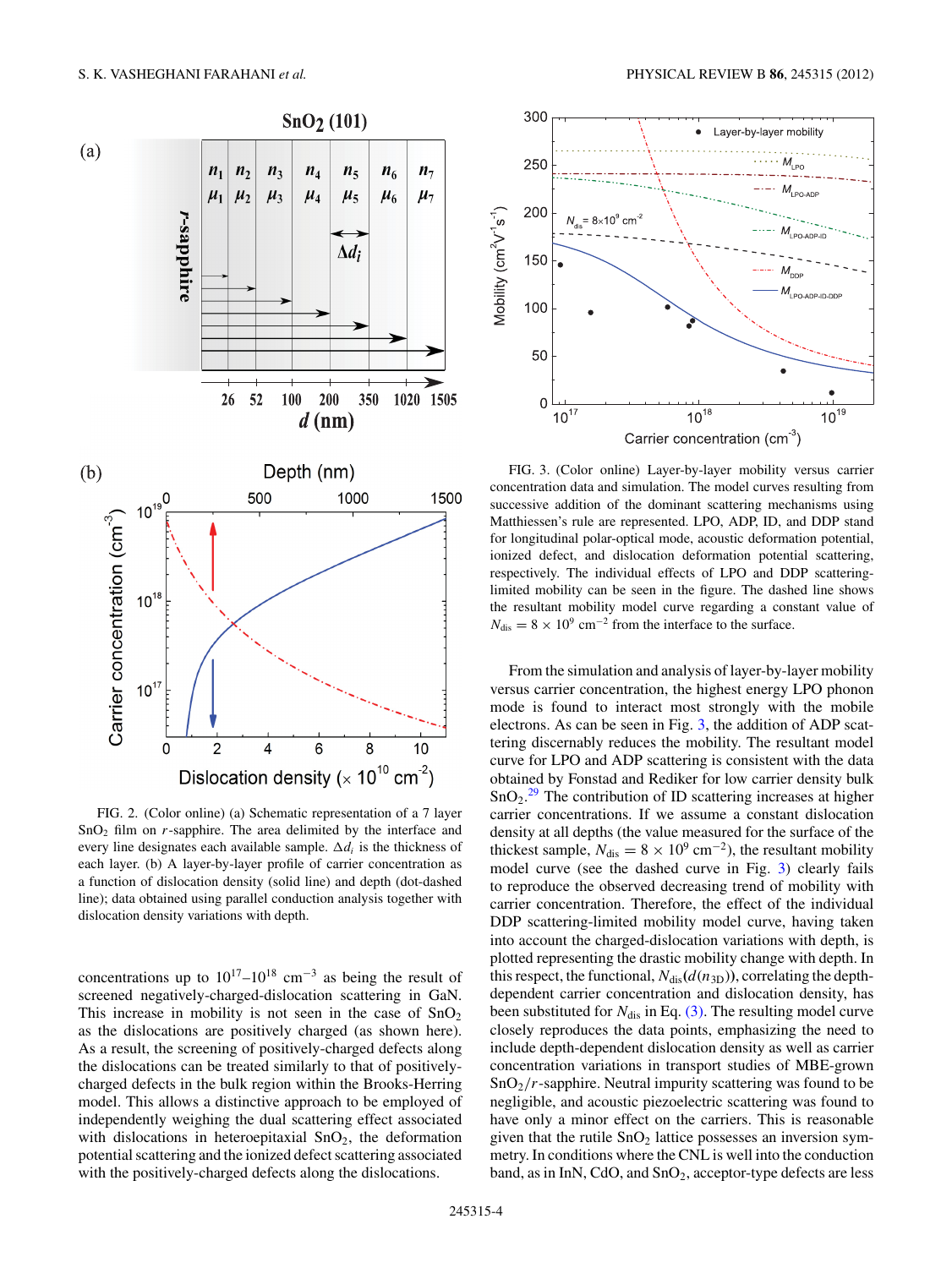<span id="page-4-0"></span>likely to form as they tend to be *n* type. Nevertheless, it has been found that self-compensation in InN does take place even for the respective high formation energy levels[.42](#page-5-0) Therefore, if there were some acceptor compensation in the  $SnO<sub>2</sub>$  samples (which we have assumed to be negligible), it would bring the model curve more towards the data points. Additionally, as the planar defects evidently have much lower abundance in the films and are limited to regions close to the interface, their scattering effect was not considered in the model. This would otherwise improve the model especially towards the tail which corresponds to scattering in the lower layers.

As can be seen in Fig. [3,](#page-3-0) at carrier concentrations below the Mott transition level of  $SnO<sub>2</sub>$ , polar optical mode scattering is the dominant mobility-limiting mechanism. Above the Mott level, lattice and ionized defect scattering are all obscured by DDP scattering. Hence, the transport properties are essentially the same for either the singly or doubly charged states of the ionized defects. In highly lattice-mismatched heteroepitaxial materials with charged dislocations and/or grain boundaries, reduction in the screening length due to background doping affecting the mobility of carriers may also be depth dependent.

#### **V. CONCLUSIONS**

The depth dependence of carrier concentration and mobility have been shown to be due to TDs in unintentionally doped MBE-grown  $SnO<sub>2</sub>/r$ -sapphire. Dislocations have been shown to be positively charged and a source of donors, and the significance of their density variations away from the interface towards the surface in respect of electron mobility has been identified. Below the Mott level for  $SnO<sub>2</sub>$ , the scattering mechanisms are dominated by polar optical mode scattering. The lowering and steep downward trend of mobility toward the  $SnO<sub>2</sub>/r$ -sapphire interface is well simulated by the dominant effect of DDP scattering as a function of carrier concentration. This observation strongly supports the need to undertake a layer-by-layer analysis and consideration of the variation of charged-dislocation density with depth in carrier mobility studies of highly lattice-mismatched heteroepitaxial semiconductors.

#### **ACKNOWLEDGMENTS**

The authors gratefully acknowledge the support of Advantage West Midlands (AWM) and the European Research and Development Fund (ERDF) through the Science City initiative for the facilities used in this research. T.D.V. acknowledges funding from the Engineering and Physical Sciences Research Council, UK, under Grant No. EP/G004447/1. The research at UCSB was supported by the NSF World Materials Network Program (NSF Award No. DMR0909203) and by AFOSR (Kitt Reinhardt and Jim Hwang, Program Managers).

\* t.veal@liverpool.ac.uk

- † Present address: Department of Physics, University of Siegen, Walter-Flex-Str. 3, 57072, Siegen, Germany.
- ‡ c.f.mcconville@warwick.ac.uk
- 1A. Ohtomo and H. Y. Hwang, [Nature \(London\)](http://dx.doi.org/10.1038/nature02308) **427**, 423 (2004).
- ${}^{2}$ B. Höffling, A. Schleife, C. Rödl, and F. Bechstedt, *[Phys. Rev. B](http://dx.doi.org/10.1103/PhysRevB.85.035305)* **85**[, 035305 \(2012\).](http://dx.doi.org/10.1103/PhysRevB.85.035305)
- 3R. A. McKee, F. J. Walker, and M. F. Chisholm, [Science](http://dx.doi.org/10.1126/science.293.5529.468) **293**, 468 [\(2001\).](http://dx.doi.org/10.1126/science.293.5529.468)
- 4H. W. Jang *et al.*, Science **331**[, 886 \(2011\).](http://dx.doi.org/10.1126/science.1198781)
- 5J. G. Belk, J. L. Sudijono, X. M. Zhang, J. H. Neave, T. S. Jones, and B. A. Joyce, [Phys. Rev. Lett.](http://dx.doi.org/10.1103/PhysRevLett.78.475) **78**, 475 (1997).
- 6A. Ohtake, M. Ozeki, and J. Nakamura, [Phys. Rev. Lett.](http://dx.doi.org/10.1103/PhysRevLett.84.4665) **84**, 4665 [\(2000\).](http://dx.doi.org/10.1103/PhysRevLett.84.4665)
- <sup>7</sup>P. Vennéguès, [Semicond. Sci. Technol.](http://dx.doi.org/10.1088/0268-1242/27/2/024004) **27**, 024004 (2012).
- 8M. D. Craven, S. H. Lim, F. Wu, J. S. Speck, and S. P. DenBaars, [Phys. Status Solidi A](http://dx.doi.org/10.1002/1521-396X(200212)194:2<541::AID-PSSA541>3.0.CO;2-R) **194**, 541 (2002).
- 9P. Gibart, [Rep. Prog. Phys.](http://dx.doi.org/10.1088/0034-4885/67/5/R02) **67**, 667 (2004).
- 10J. Jasinski and Z. Liliental-Weber, [J. Electron. Mater.](http://dx.doi.org/10.1007/s11664-002-0096-5) **31**, 429 [\(2002\).](http://dx.doi.org/10.1007/s11664-002-0096-5)
- <sup>11</sup>A. Reiher, J. Bläsing, A. Dadgar, and A. Krost, [Appl. Phys. Lett.](http://dx.doi.org/10.1063/1.1704870) **84**[, 3537 \(2004\).](http://dx.doi.org/10.1063/1.1704870)
- 12D. C. Look and J. R. Sizelove, [Phys. Rev. Lett.](http://dx.doi.org/10.1103/PhysRevLett.82.1237) **82**, 1237 (1999).
- <sup>13</sup>N. G. Weimann, L. F. Eastman, D. Doppalapudi, H. M. Ng, and T. D. Moustakas, J. Appl. Phys. **83**[, 3656 \(1998\).](http://dx.doi.org/10.1063/1.366585)
- <sup>14</sup>L. F. J. Piper, T. D. Veal, C. F. McConville, H. Lu, and W. J. Schaff, [Appl. Phys. Lett.](http://dx.doi.org/10.1063/1.2214156) **88**, 252109 (2006).
- 15V. Cimalla, V. Lebedev, F. M. Morales, R. Goldhahn, and O. Ambacher, [Appl. Phys. Lett.](http://dx.doi.org/10.1063/1.2364666) **89**, 172109 (2006).
- 16P. D. C. King, T. D. Veal, and C. F. McConville, [J. Phys.: Condens.](http://dx.doi.org/10.1088/0953-8984/21/17/174201) Matter **21**[, 174201 \(2009\).](http://dx.doi.org/10.1088/0953-8984/21/17/174201)
- $17N$ . Miller, E. E. Haller, G. Koblmüller, C. Gallinat, J. S. Speck, W. J. Schaff, M. E. Hawkridge, K. M. Yu, and J. W. Ager, [Phys.](http://dx.doi.org/10.1103/PhysRevB.84.075315) Rev. B **84**[, 075315 \(2011\).](http://dx.doi.org/10.1103/PhysRevB.84.075315)
- 18O. Bierwagen, S. Choi, and J. S. Speck, [Phys. Rev. B](http://dx.doi.org/10.1103/PhysRevB.84.235302) **84**, 235302 [\(2011\).](http://dx.doi.org/10.1103/PhysRevB.84.235302)
- 19J. F. Wagner, Science **300**[, 1245 \(2003\).](http://dx.doi.org/10.1126/science.1085276)
- 20Y. Kang, S. H. Jeon, Y.-W. Son, Y.-S. Lee, M. Ryu, S. Lee, and S. Han, Phys. Rev. Lett. **108**[, 196404 \(2012\).](http://dx.doi.org/10.1103/PhysRevLett.108.196404)
- 21E. R. Leite, I. T. Weber, E. Longo, and J. A. Varela, [Adv. Mater.](http://dx.doi.org/10.1002/1521-4095(200006)12:13<965::AID-ADMA965>3.0.CO;2-7) **12**, [965 \(2000\).](http://dx.doi.org/10.1002/1521-4095(200006)12:13<965::AID-ADMA965>3.0.CO;2-7)
- 22A. Goetzberger and C. Hebling, [Sol. Energy Mater. Sol. Cells](http://dx.doi.org/10.1016/S0927-0248(99)00131-2) **62**, [1 \(2000\).](http://dx.doi.org/10.1016/S0927-0248(99)00131-2)
- 23H. Kim, J. S. Horwitz, G. P. Kushto, Z. H. Kafafi, and D. B. Chrisey, [Appl. Phys. Lett.](http://dx.doi.org/10.1063/1.1383568) **79**, 284 (2001).
- 24M. Batzill and U. Diebold, [Prog. Surf. Sci.](http://dx.doi.org/10.1016/j.progsurf.2005.09.002) **79**, 47 (2005).
- <sup>25</sup>M. E. White, M. Y. Tsai, F. Wu, and J. S. Speck, [J. Vac. Sci. Technol.](http://dx.doi.org/10.1116/1.2966423) A **26**[, 1300 \(2008\).](http://dx.doi.org/10.1116/1.2966423)
- 26A. Kasic, M. Schubert, S. Einfeldt, D. Hommel, and T. E. Tiwald, Phys. Rev. B **62**[, 7365 \(2000\).](http://dx.doi.org/10.1103/PhysRevB.62.7365)
- $27$ M. E. White, O. Bierwagen, M. Y. Tsai, and J. S. Speck, [J. Appl.](http://dx.doi.org/10.1063/1.3254241) Phys. **106**[, 093704 \(2009\).](http://dx.doi.org/10.1063/1.3254241)
- 28R. L. Petritz, Phys. Rev. **110**[, 1254 \(1958\).](http://dx.doi.org/10.1103/PhysRev.110.1254)
- 29C. G. Fonstad and R. H. Rediker, [J. Appl. Phys.](http://dx.doi.org/10.1063/1.1660648) **42**, 2911 [\(1971\).](http://dx.doi.org/10.1063/1.1660648)
- 30H. T. Grahn, *Introduction to Semiconductor Physics* (World Scientific, 1999).
- 31J. A. Marley and R. C. Dockerty, Phys. Rev. **140**[, A304 \(1965\).](http://dx.doi.org/10.1103/PhysRev.140.A304)